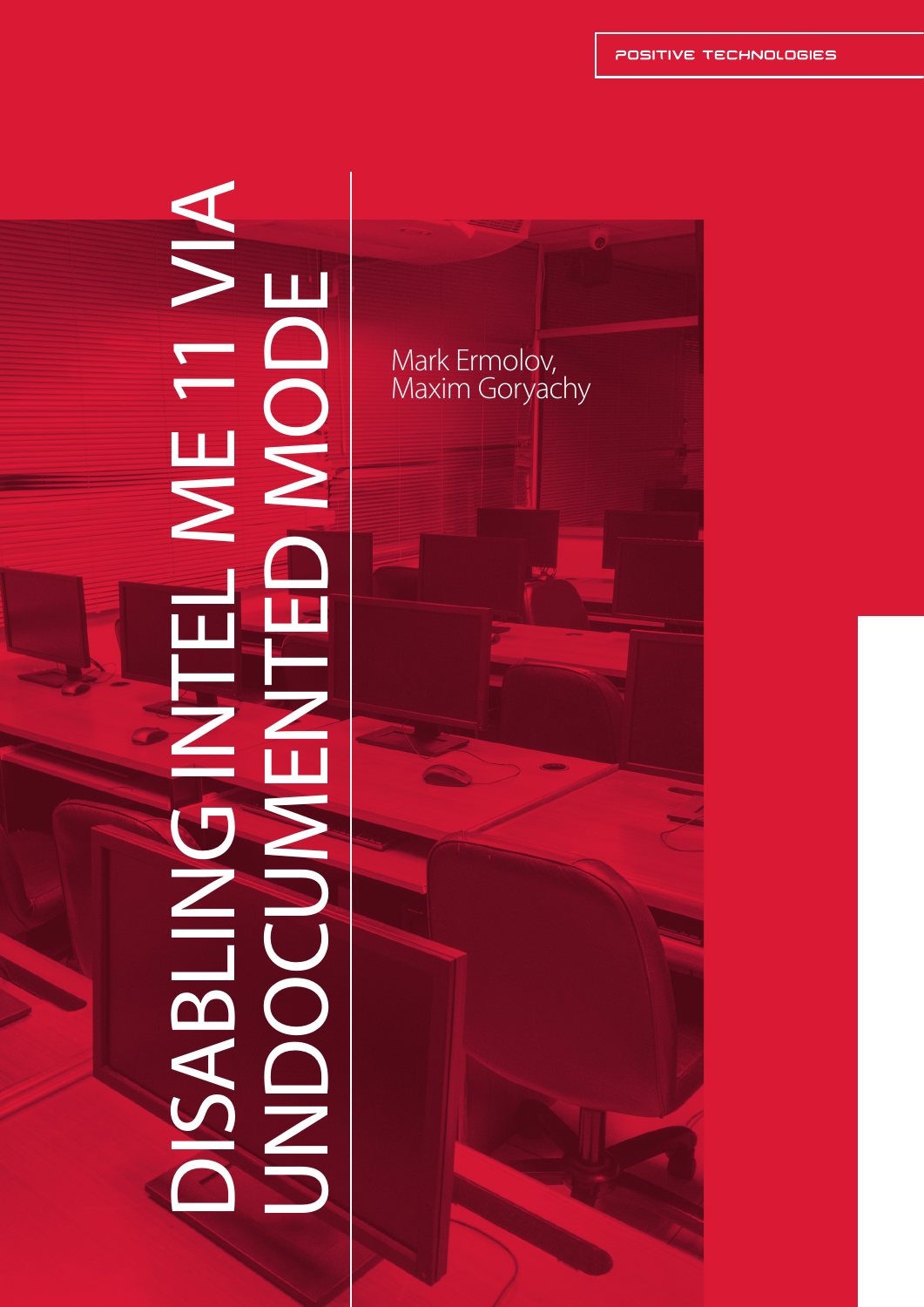### DISABLING INTEL ME 11 VIA UNDOCUMENTED MODE

Our team of Positive Technologies researchers has delved deep into the internal architecture of Intel Management Engine (ME) 11, revealing a mechanism that can disable Intel ME after hardware is initialized and the main processor starts. In this article, we describe how we discovered this undocumented mode and how it is connected with the U.S. government's High Assurance Platform (HAP) program.

Disclaimer: The methods described here are risky and may damage or destroy your computer. We take no responsibility for any attempts inspired by our work and do not guarantee the operability of anything. For those who are aware of the risks and decide to experiment anyway, we recommend using an SPI programmer.

### INTRODUCTION

Intel Management Engine is a proprietary technology that consists of a microcontroller integrated into the Platform Controller Hub (PCH) chip and a set of built-in peripherals. The PCH carries almost all communication between the processor and external devices; therefore Intel ME has access to almost all data on the computer. The ability to execute third-party code on Intel ME would allow for a complete compromise of the platform. We see increasing interest in Intel ME internals from researchers all over the world. One of the reasons is the transition of this subsystem to new hardware (x86) and software (modified MINIX as an operating system). The x86 platform allows researchers to make use of the full power of binary code analysis tools. Previously, firmware analysis was difficult because earlier versions of ME were based on an ARCompact microcontroller with an unfamiliar set of instructions.

Unfortunately, analysis of Intel ME 11 was previously impossible because the executable modules are compressed by Huffman codes with unknown tables. Nonetheless, our research team (Dmitry Sklyarov, Mark Ermolov, and Maxim Goryachy) managed to recover these tables and created a utility for unpacking images. The utility is available on our GitHub page: [https://github.com/](https://github.com/ptresearch/unME11) [ptresearch/unME11.](https://github.com/ptresearch/unME11)

After unpacking the executable modules, we proceeded to examine the software and hardware internals of Intel ME. Our team has been working on this for quite some time, and we have accumulated a large amount of material that we plan to publish. This is the first in a series of articles on the internals of Intel ME and how to disable its core functionality. Experts have long wondered about such an ability in order to reduce the risk of data leaks associated with any potential zero-day vulnerabilities in Intel ME.

# HOW TO DISABLE ME

Some users of x86 computers have asked the question: how can one disable Intel ME? The issue has been raised by many, including Positive Technologies experts. [\[https://github.com/ptre](https://github.com/ptresearch/me-disablement/blob/master/How%20to%20become%20the%20sole%20owner%20of%20your%20PC.pdf)[search/me-disablement/blob/master/How%20to%20become%20the%20sole%20owner%20](https://github.com/ptresearch/me-disablement/blob/master/How%20to%20become%20the%20sole%20owner%20of%20your%20PC.pdf) [of%20your%20PC.pdf](https://github.com/ptresearch/me-disablement/blob/master/How%20to%20become%20the%20sole%20owner%20of%20your%20PC.pdf), [https://hardenedlinux.github.io/firmware/2016/11/17/neutralize\\_ME\\_firm]( https://hardenedlinux.github.io/firmware/2016/11/17/neutralize_ME_firmware_on_sandybridge_and_ivybridge.html)[ware\\_on\\_sandybridge\\_and\\_ivybridge.html\]]( https://hardenedlinux.github.io/firmware/2016/11/17/neutralize_ME_firmware_on_sandybridge_and_ivybridge.html). And with the recently discovered critical (9.8/10) vulnerability in Intel Active Management Technology (AMT) ([https://nvd.nist.gov/vuln/detail/CVE-](https://nvd.nist.gov/vuln/detail/CVE-2017-5689)[2017-5689](https://nvd.nist.gov/vuln/detail/CVE-2017-5689)), which is based on Intel ME, the question has taken on new urgency.

The disappointing fact is that on modern computers, it is impossible to completely disable ME. This is primarily due to the fact that this technology is responsible for initialization, power management, and launch of the main processor. Another complication lies in the fact that some data is hard-coded inside the PCH chip functioning as the southbridge on modern motherboards. The main method used by enthusiasts trying to disable ME is to remove everything "redundant" from the image while maintaining the computer's operability. But this is not so easy, because if built-in PCH code does not find ME modules in the flash memory or detects that they are damaged, the system will not start.

The me\_cleaner project [\[https://github.com/corna/me\\_cleaner](https://github.com/corna/me_cleaner)], in development for several years, has created a special utility for deleting most of the image and leaving only the components vital for the main system. But even if the system starts, the joy is short-lived—after about 30 minutes, the system may shut down automatically. The reason is that, after some failures, ME enters Recovery Mode, in which it can operate only for a certain period of time. As a result, the cleaning process becomes more complicated. For example, with earlier versions of Intel ME, it was possible to reduce the image size to 90 KB but the Intel ME 11 image can only be reduced to 650 KB.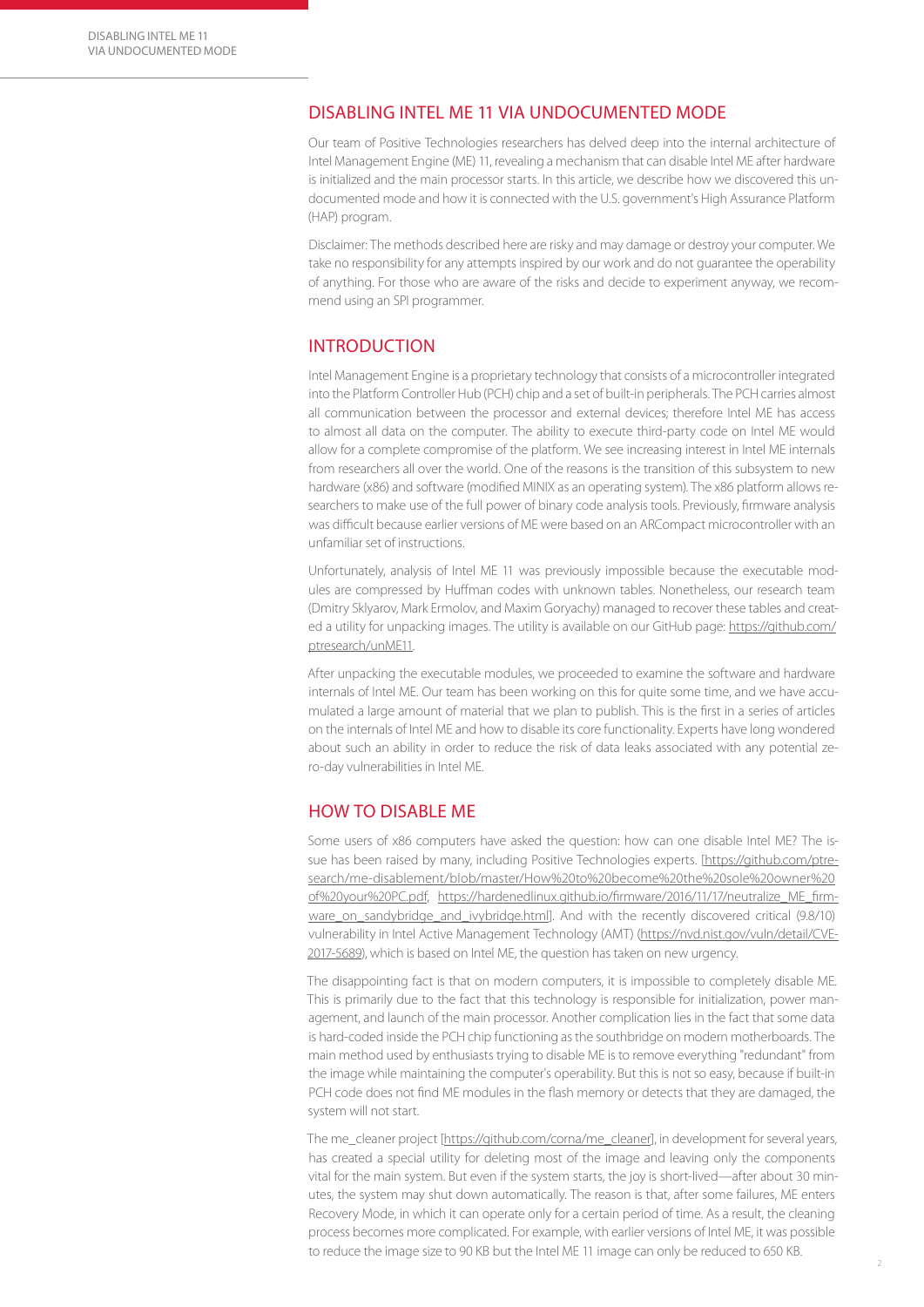For pre-Skylake firmware (ME version < 11) this tool removes almost everything, leaving only the two fundamental modules needed for the correct boot, ROMP and BUP. The code size is reduced from 1.5 MB (non-AMT firmware) or 5 MB (AMT firmware) to ~90 kB of compressed code.

For Skylake and the later architectures (ME version > = 11), since the internal structure of the partitions is not yet known, the FTPR partition is left intact. The code size is reduced from 1.5 MB/5 MB to ~650 kB of compressed code.

### Figure 1. Support for Skylake and later architectures in me\_cleaner

### SECRETS IN QRESOURCE

Intel allows motherboard manufacturers to set a small number of ME parameters. For this, the company provides hardware manufacturers with special software, including utilities such as Flash Image Tool (FIT) for configuring ME parameters and Flash Programming Tool (FPT) for programming flash memory directly via the built-in SPI controller. These programs are not provided to end users, but they can be easily found on the Internet.

|          |              | C:\MEU>python C:\Python27\Scripts\binwalk meu.exe |
|----------|--------------|---------------------------------------------------|
| DECIMAL  | HEXADECIMAL  | DESCRIPTION                                       |
| $\Omega$ | $0 \times 0$ | Microsoft executable, portable (PE)               |
| 2810520  | 0x2AE298     | XML document, version: "1.0"                      |
| 2842816  | 0x2B60C0     | Copyright string: "Copyright (c)                  |
| 2851456  | 0x2B8280     | Zlib compressed data, default compression         |
| 2858473  | 0x2B9DE9     | XML document, version: "1.0"                      |
| 2860580  | 0x2BA624     | Zlib compressed data, default compression         |
| 2867878  | 0x2BC2A6     | Zlib compressed data, default compression         |
|          |              | .                                                 |

#### Figure 2. Compressed XML files

From these utilities, you can extract a large number of XML files (for a detailed description of the process, see [https://www.troopers.de/downloads/troopers17/TR17\\_ME11\\_Static.pd](https://www.troopers.de/downloads/troopers17/TR17_ME11_Static.pd)f). These files contain a lot of interesting information: the structure of ME firmware and description of the PCH strap, as well as special configuration bits for various subsystems integrated into the PCH chip. One of the fields, called "reserve\_hap", drew our attention because there was a comment next to it: "High Assurance Platform (HAP) enable".

# <LayoutEntry name="reserve\_hap" type="bitfield32" - value="0x0" offset="0x0" - bitfield\_high="16" bitfield\_low="16" /> <!-- High Assurance Platform (HAP) enable ---> Figure 3. PCH strap for High Assurance Platform

Googling did not take long. The second search result said that the name belongs to a trusted platform program linked to the U.S. National Security Agency (NSA). A graphics-rich presentation describing the program can be found at [http://fm.csl.sri.com/LAW/2009/dobry-law09-HAP-Chal](http://fm.csl.sri.com/LAW/2009/dobry-law09-HAP-Challenges.pdf)[lenges.pdf.](http://fm.csl.sri.com/LAW/2009/dobry-law09-HAP-Challenges.pdf) Our first impulse was to set this bit and see what happens. Anyone with an SPI programmer or access to the Flash Descriptor can do this (on many motherboards, access rights to flash memory regions are set incorrectly).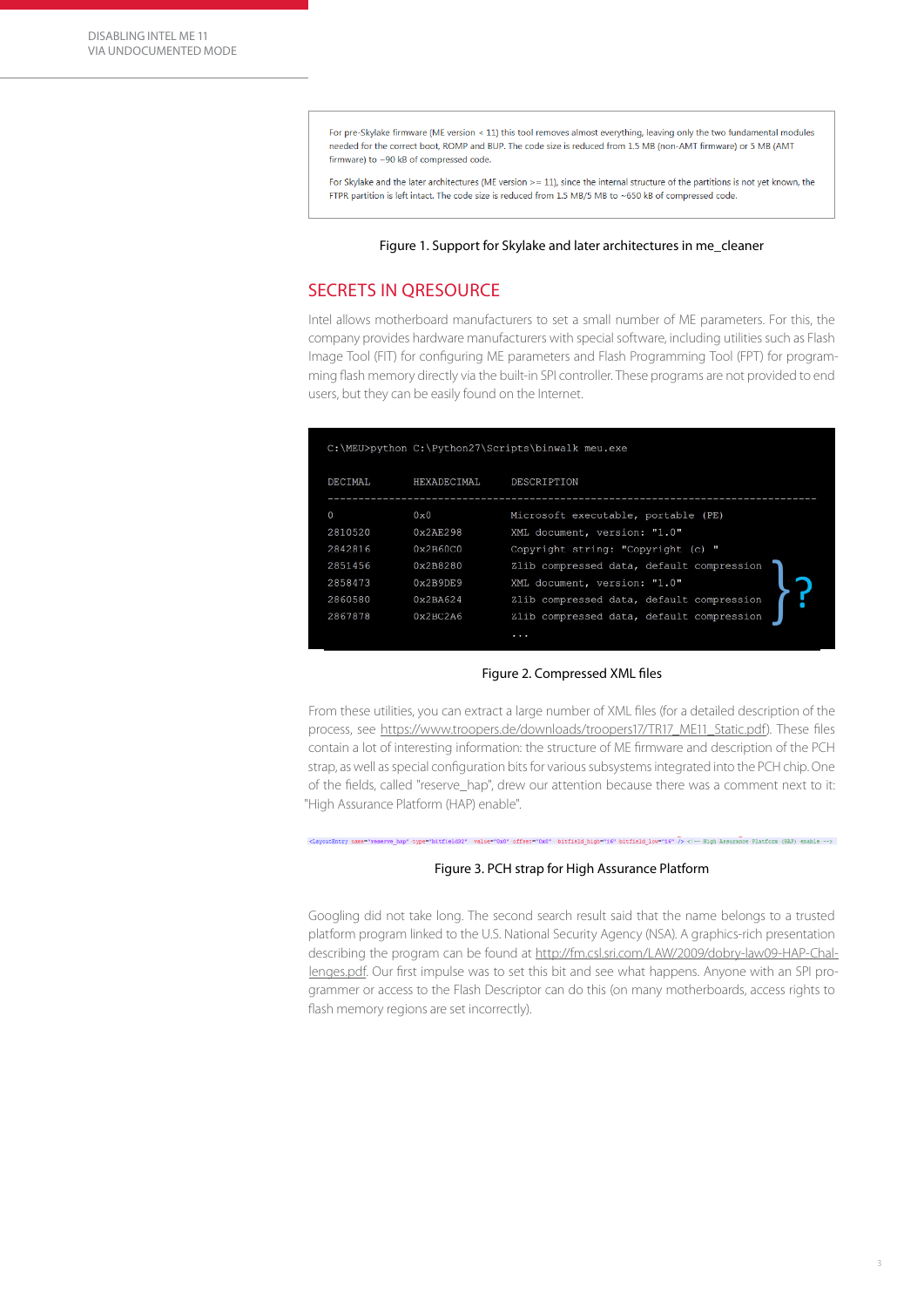

Figure 4. Status of ME after activating the HAP bit

After the platform is loaded, the MEInfo utility reports a strange status: "Alt Disable Mode." Quick checks showed that ME did not respond to commands or react to requests from the operating system. We decided to figure out how the system goes into this mode and what it means. By that time, we had already analyzed the main part of the BUP module, which is responsible for initialization of the platform and sets the status displayed by MEInfo. In order to understand how BUP works, a more detailed description of the Intel ME software environment is necessary.

# INTEL ME 11 ARCHITECTURE OVERVIEW

Starting with the PCH 100 Series, Intel has completely redesigned the PCH chip. The architecture of embedded microcontrollers was switched from ARCompact by ARC to x86. The Minute IA (MIA) 32-bit microcontroller was chosen as the basis; it is used in Intel Edison microcomputers and SoCs Quark and based on a rather old scalar Intel 486 microprocessor with the addition of a set of instructions (ISA) from the Pentium processor. However, for the PCH, Intel manufactures this core with 22-nm semiconductor technology, making the microcontroller highly energy-efficient. There are three such cores in the new PCH: Management Engine (ME), Integrated Sensors Hub (ISH), and Innovation Engine (IE). The latter two can be enabled or disabled depending on the PCH model and the target platform; the ME core is always enabled.



Figure 5. Three x86 processors in the PCH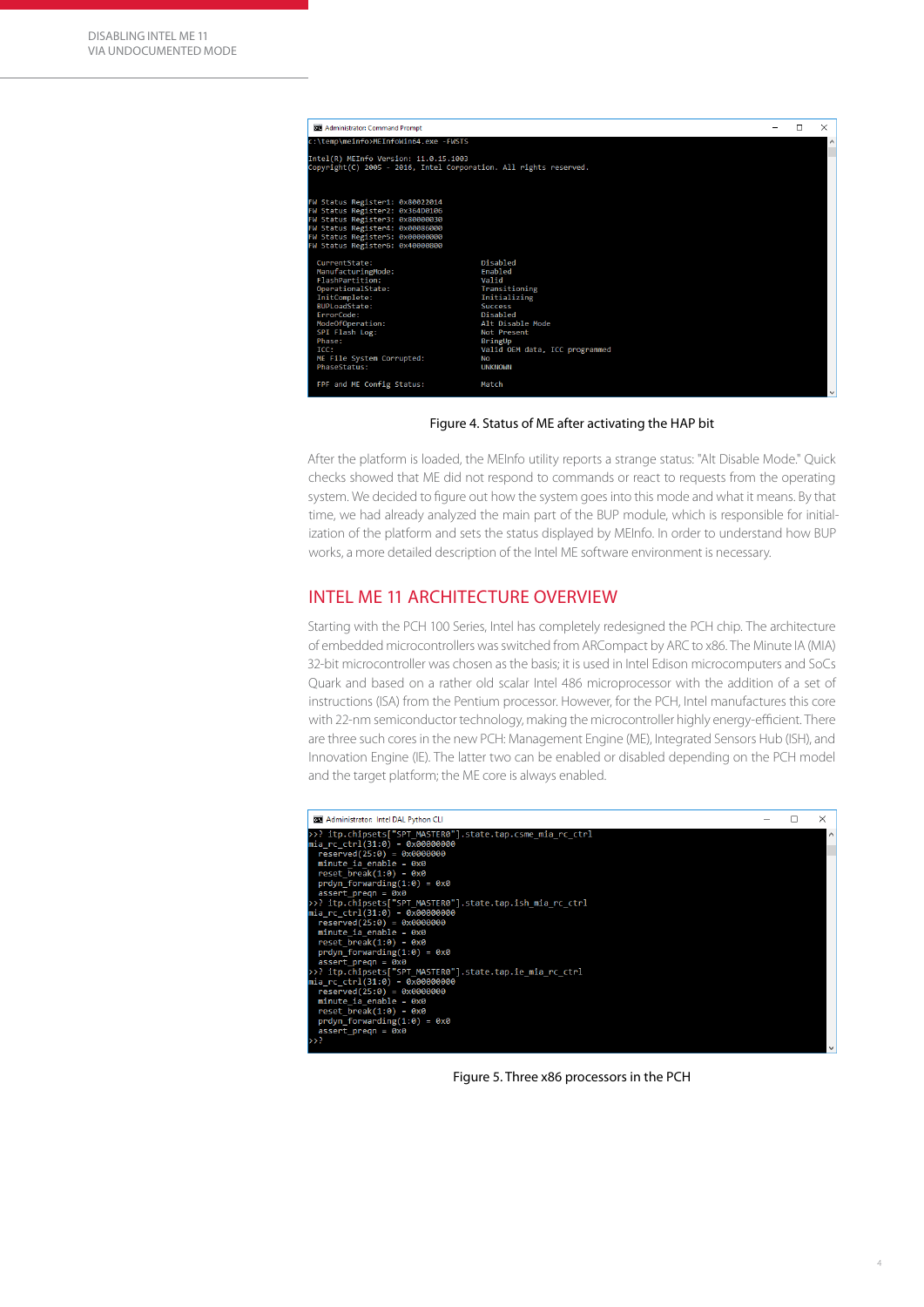Such an overhaul required changing ME software as well. In particular, MINIX was chosen as the basis for the operating system (previously, ThreadX RTOS had been used). Now ME firmware includes a full-fledged operating system with processes, threads, memory manager, hardware bus driver, file system, and many other components. A hardware cryptoprocessor supporting SHA256, AES, RSA, and HMAC is now integrated into ME. User processes access hardware via a local descriptor table (LDT). The address space of a process is also organized through an LDT—it is just part of the global address space of the kernel space whose boundaries are specified in a local descriptor. Therefore, the kernel does not need to switch between the memory of different processes (changing page directories), as compared to Microsoft Windows or Linux, for instance.

Keeping in mind this overview of Intel ME software, now we can examine how the operating system and modules are loaded.

# INTEL ME LOADING STAGES

Loading starts with the ROM program, which is contained in the built-in PCH read-only memory. Unfortunately, no way to read or rewrite this memory is known to the general public. However, one can find pre-release versions of ME firmware on the Internet containing the ROMB (ROM BYPASS) section which, as we can assume, duplicates the functionality of ROM. So by examining such firmware, it is possible to reproduce the basic functionality of the initialization program.

Examining ROMB allows determining the purpose of ROM that is performing hardware initialization (for example, initialization of the SPI controller), verifying the digital signature of the FTPR header, and loading the RBE module located in the flash memory. RBE, in turn, verifies the checksums of the KERNEL, SYSLIB, and BUP modules and hands over control to the kernel entry point.

It should be noted that ROM, RBE, and KERNEL are executed at the zero privilege level (in ring-0) of the MIA kernel.

mnfProcExt = u5;<br>lockedRangesExt = rbe\_find\_key\_vals(metadata, metaLen, 0x8);<br>if ( modIdx == 1 ) return RbeProcessSyslibModule(spi\_offset, metadata, metaLen, modAttr, lockedRangesExt); return RbeProcessSyslibModule(spi\_offset, metadata, metalen, modAttr, lockedRangesExt);<br>if ( modIdx < 1 )<br>return RbeProcessKernelModule(metadata, metalen, modAttr, mnfProcExt, lockedRangesExt);<br>if ( modIdx == 2 ) return RbeProcessBupModule(spi\_offset, metadata, metaLen, modAttr, mnfProcExt, lockedRangesExt); recurn<br>;return 1

#### Figure 6. Verifying integrity of SYSLIB, KERNEL, and BUP in RBE

The first process that the kernel creates is BUP, which runs in its own address space in ring-3. The kernel does not launch any other processes itself; this is done by BUP itself, as well as a separate LOADMGR module, which we will discuss later. The purpose of BUP (BringUP platform) is to initialize the entire hardware environment of the platform (including the processor), perform primary power management functions (for example, starting the platform when the power button is pressed), and start all other ME processes. Therefore, it is certain that the PCH 100 Series or later is physically unable to start without valid ME firmware. Firstly, BUP initializes the power management controller (PMC) and the ICC controller. Secondly, it starts a whole string of processes; some of them are hard-coded (SYNCMAN, PM, VFS), and the others are contained in InitScript (similar to autorun), which is stored in the FTPR volume header and digitally signed.

```
1char bup start syncman pm()
2<sub>1</sub>3
   bup_start_process("syncman", 1, 0x4000400u, 0, 0);
Щ
   return bup_start_process("pm", 1, 0x1000100u, 0, 0);
53
```
Figure 7. Starting SYNCMAN and PM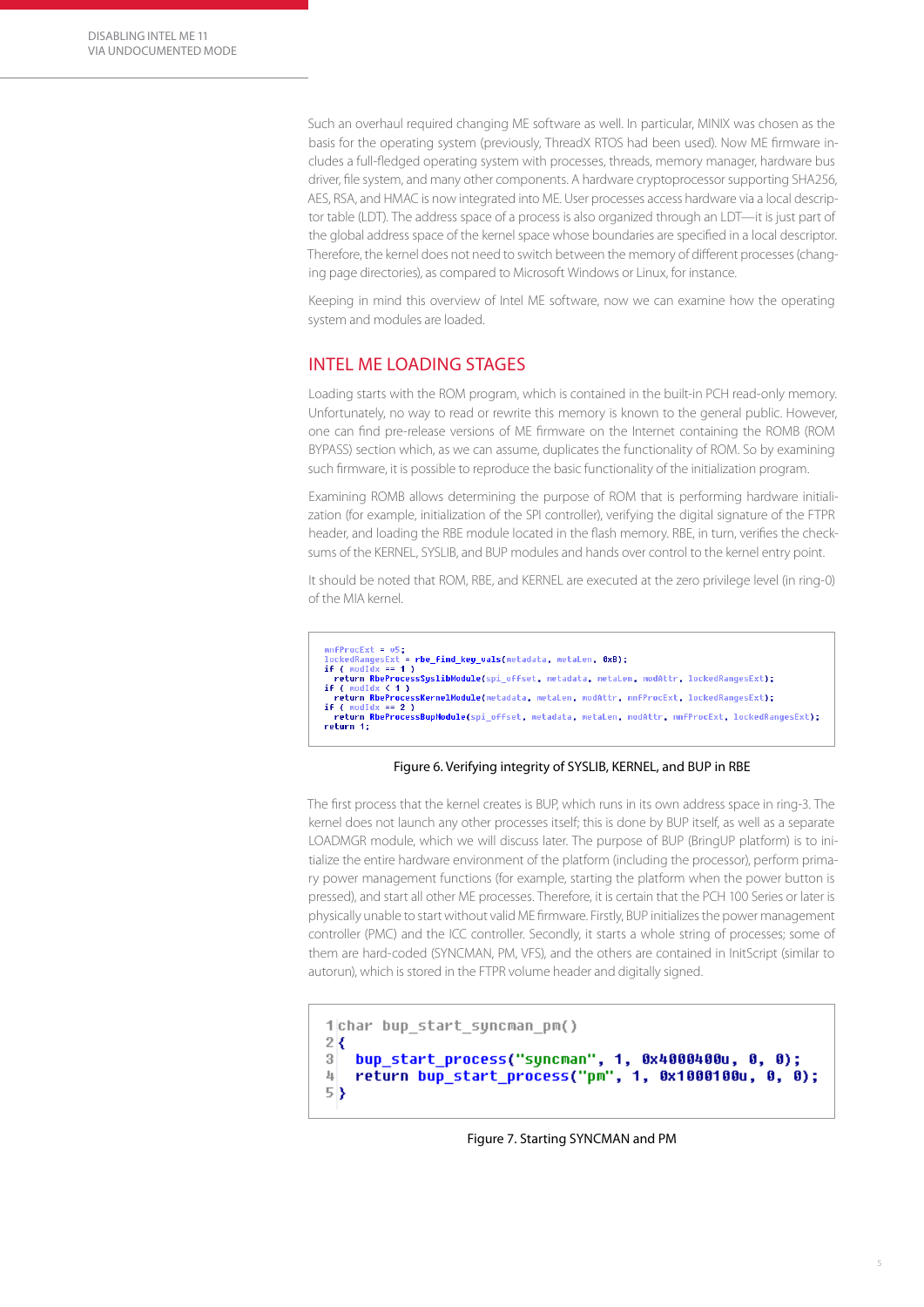Thus, BUP reads InitScript and starts all processes that conform to the ME startup type and are IBL processes.



Figure 8. Processing InitScript

| Ext#1 InitScript[41]: |                                                               |  |  |                                                                         |  |
|-----------------------|---------------------------------------------------------------|--|--|-------------------------------------------------------------------------|--|
| 1: FTPR:kernel        |                                                               |  |  | Init: 00000005 (Ibl, InitImmediately) Boot: 00000011 (Normal, Recovery) |  |
| 2: FTPR:syslib        |                                                               |  |  | Init: 00000005 (Ibl, InitImmediately) Boot: 00000011 (Normal, Recovery) |  |
| 3: FTPR:rbe           |                                                               |  |  | Init: 00000005 (Ibl, InitImmediately) Boot: 00000011 (Normal, Recovery) |  |
| 4: FTPR:bup           |                                                               |  |  | Init: 00000005 (Ibl, InitImmediately) Boot: 00000011 (Normal, Recovery) |  |
| 5: FTPR: evtdisp      | Init: 00010001 (Ibl, Cm0 u) Boot: 00000011 (Normal, Recovery) |  |  |                                                                         |  |
| 6: FTPR:busdrv        | Init: 00010001 (Ibl, Cm0 u) Boot: 00000011 (Normal, Recovery) |  |  |                                                                         |  |
| 7: FTPR: prtc         | Init: 00010001 (Ibl, Cm0 u) Boot: 00000011 (Normal, Recovery) |  |  |                                                                         |  |
| 8: FTPR:crypto        | Init: 00010001 (Ibl, Cm0 u) Boot: 00000011 (Normal, Recovery) |  |  |                                                                         |  |
| 9: FTPR:storage       | Init: 00010001 (Ibl, Cm0 u) Boot: 00000011 (Normal, Recovery) |  |  |                                                                         |  |
| 10: FTPR:fpf          | Init: 00010001 (Ibl, Cm0 u) Boot: 00000011 (Normal, Recovery) |  |  |                                                                         |  |
| 11: FTPR: loadmgr     | Init: 00010001 (Ibl, Cm0 u) Boot: 00000011 (Normal, Recovery) |  |  |                                                                         |  |
| 12: NFTP:mca boot     |                                                               |  |  | Init: 00010004 (InitImmediately, Cm0 u) Boot: 00000001 (Normal)         |  |

Figure 9. List of modules with the IBL flag

If a process fails to start, BUP will not start the system. As shown in Figure 9, LOADMGR is the last IBL process on the list. It starts the remaining processes, but unlike BUP, if an error occurs during module startup, LOADMGR will just proceed to the next one.

This means that the first way to "slim down" Intel ME is to remove all modules that do not have the IBL flag in InitScript, which will significantly reduce the firmware size. But our initial task was to find out what happens to ME in HAP mode. For this, let us examine the BUP software model.



Figure 10. Startup of modules in ME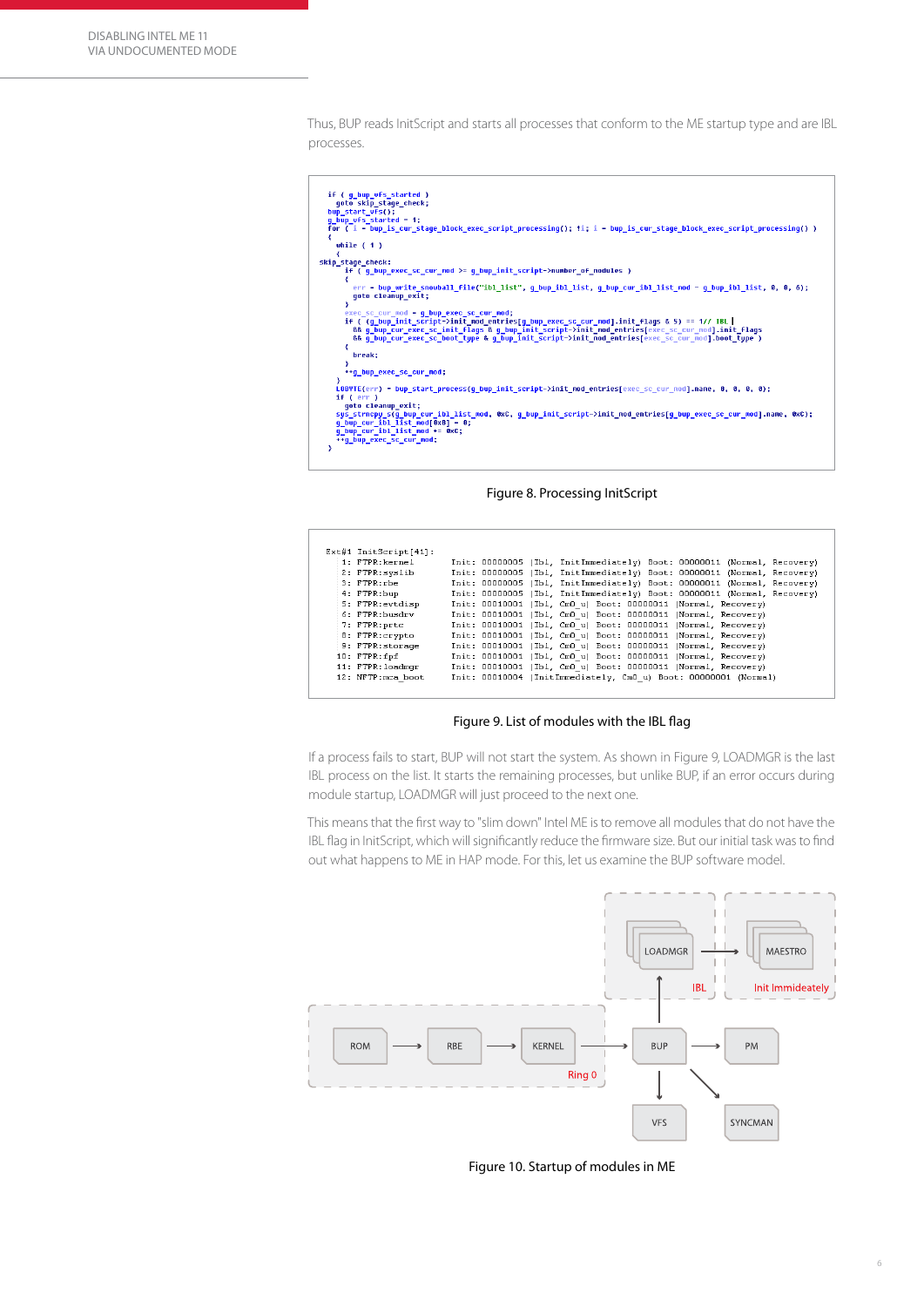### **BRINGUP**

If you look closely at how the BUP module works, you can say that a classic finite state machine is implemented inside it. Execution is functionally divided into two components: initialization stages (finite state machine) and execution of service requests of other processes after the system is initialized. The number of initialization stages may vary depending on the platform and SKU (TXE, CSME, SPS, consumer, corporate) but the main stages are common to all versions.

### **Stage 1**

During the initial stage, the sfs internal diagnostic file system (SUSRAM FS, a file system located in non-volatile memory) is created, the configuration is read, and, most importantly, the PMC is queried about what caused the startup: power-on of the platform, restart of the entire platform, ME restart, or waking up from sleep. This stage is called boot flow determination. Subsequent stages in the work of the initialization finite automaton depend on it. In addition, several modes are supported: normal and a set of service modes in which the main ME functionality is disabled (HAP, HMRFPO, TEMP\_DISABLE, RECOVERY, SAFE\_MODE, FW\_UPDATE, and FD\_OVERRIDE).

### **Stage 2**

At the next stage, the ICC controller is initialized and the ICC profile (responsible for clock frequencies of the main consumers) is loaded. Boot Guard is initialized and cyclic polling for processor startup confirmation is started.

#### **Stage 3**

BUP awaits a message from the PMC confirming that the main processor has started. After that, BUP starts the PMC asynchronous polling cycle for power events (restart or shutdown of the platform) and proceeds to the next stage. If such an event occurs, BUP will perform the requested action between the initialization stages.

#### **Stage 4**

At this stage, internal hardware is initialized. Also, BUP starts the heci (a special device designed to receive commands from the BIOS or the operating system) polling cycle for the DID (DRAM Init Done message) from the BIOS. It is this message that allows ME to determine that the main BIOS has initialized RAM and reserved a special region, UMA, for ME, and then proceed to the next stage.

### **Stage 5**

Once the DID is received, BUP—depending on the mode, which is determined by various factors—either starts IBL processes from InitScript (in normal mode) or hangs in a loop, which it can exit only when it receives a message from the PMC, for example as a result of a request to restart or shut down the system.

It is at this stage that we find HAP processing; in this mode, BUP hangs instead of executing InitScript. This means that the remaining sequence of actions in normal mode has nothing to do with HAP and will not be considered. The main thing we would like to note is that in HAP mode, BUP initializes the entire platform (ICC, Boot Guard) but does not start the main ME processes.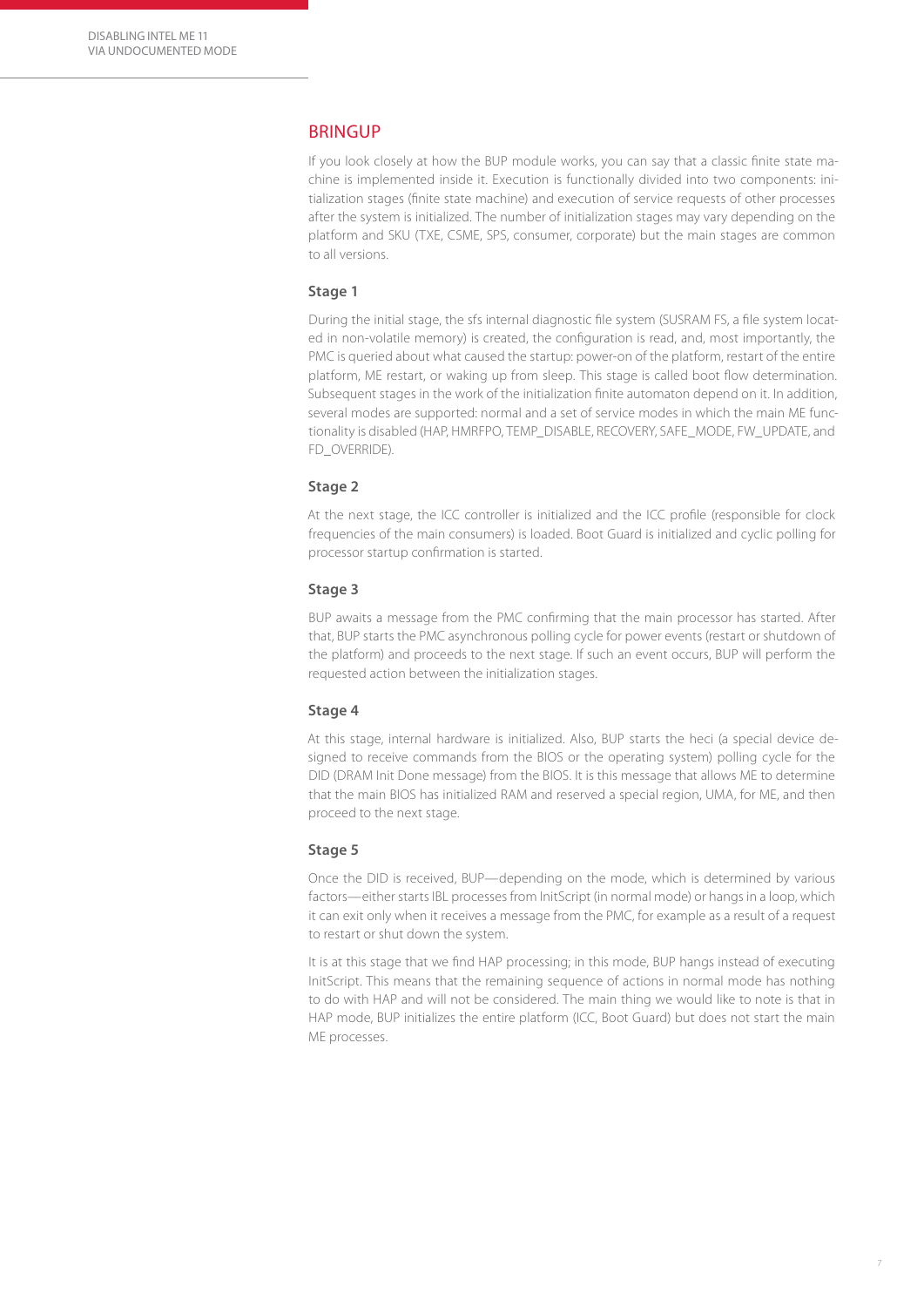```
void _cdecl bup_check_hap()
К
  BUP RUNTIME CTX *rt ctx; // edx@3
  char boot_type; // al@3<br>int pch_strap_0; // [esp+0h] [ebp-8h]@1<br>int cookie; // [esp+4h] [ebp-4h]@1
   \text{cookie} = \text{qRmlb} \text{Cookie};if ( thup_get_pch_straps(0, &pch_strap_0) && BYTE2(pch_strap_0) & 1 )
  X
     rt_ctx = g_bup_rt_ctx_ptr;
     boot_type = g_bup_rt_ctx_ptr->boot_type;<br>g_bup_rt_ctx_ptr->pm_ctx.field_9 = 4;
     LOBYTE(rt_ctx->boot_type) = boot_type & 0xFE | INIT_SCRIPT_BOOT_HAP;
  if ( gRmlbCookie != cookie )
     sys_fault();Ä
```
#### Figure 11. Determining HAP mode



### Figure 12. Switching ME to Stage 5 causing it to hang



#### Figure 13. Stage 5

### SETTING THE HAP BIT

The aforementioned facts help to reveal the second method of disabling Intel ME:

- 1. Set the HAP bit.
- 2. In the CPD section of the FTPR, remove or damage all modules except those required by BUP for startup:
	- + RBE
	- + KERNEL
	- + SYSLIB
	- + BUP
- 3. Fix the checksum of the CPD header (for more details on the structure of ME firmware, see [https://www.troopers.de/downloads/troopers17/TR17\\_ME11\\_Static.pdf](https://www.troopers.de/downloads/troopers17/TR17_ME11_Static.pdf)).

8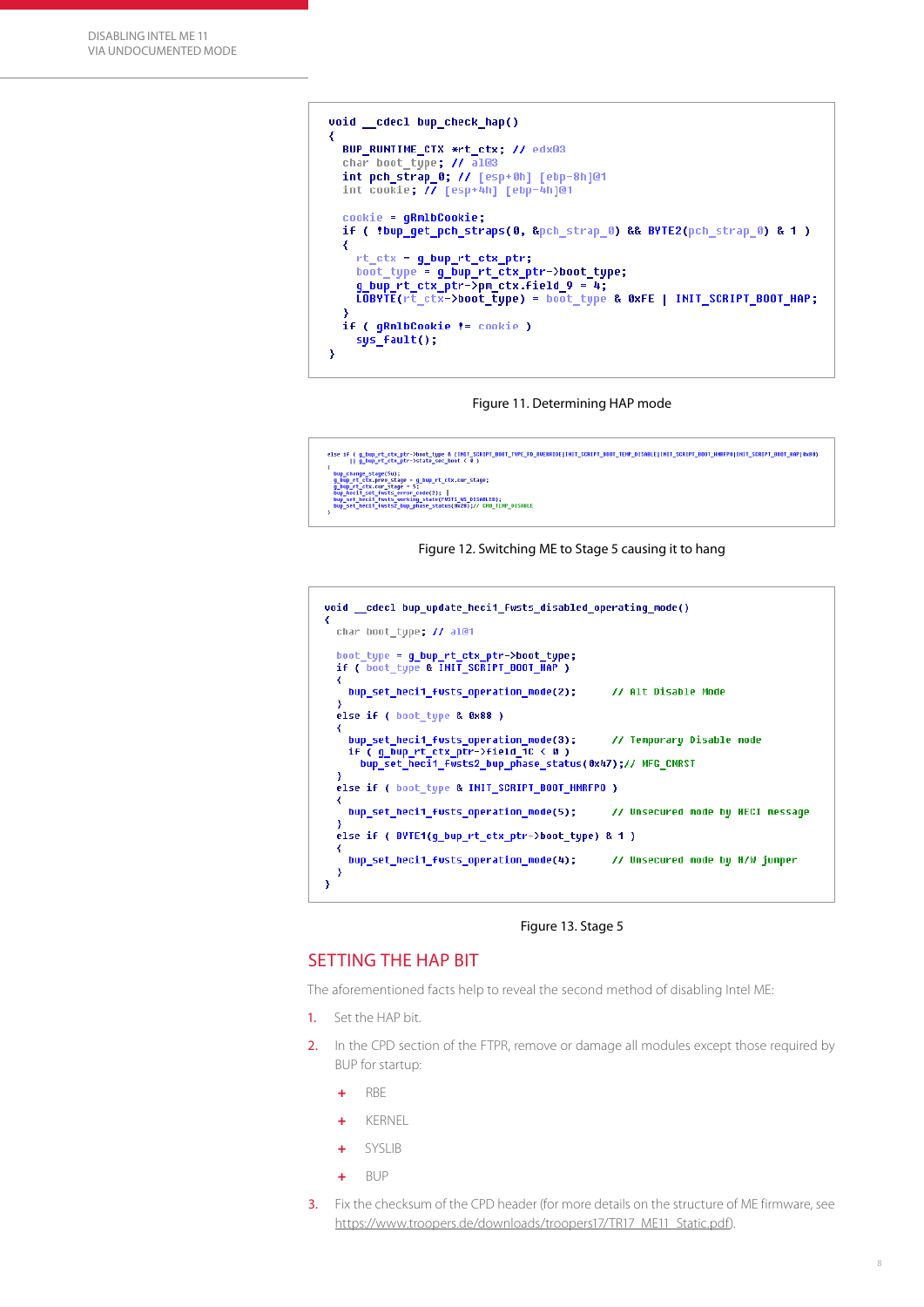One more question remains—how to set this bit. You can use the FIT configuration files and determine where the bit is located in the image, but there is a simpler way. In the ME Kernel section of FIT, you can find a Reserved parameter. It is this bit that enables HAP mode.

| Intel(R) ME Kernel                                     | MctpDevicePortBmc                             | 0x00     |    |
|--------------------------------------------------------|-----------------------------------------------|----------|----|
| Intel(R) AMT                                           |                                               |          |    |
| Platform Protection                                    | $\blacktriangleright$ Firmware Diagnostics    |          |    |
| Integrated Clock Controller                            |                                               |          |    |
|                                                        | Parameter                                     | Value    |    |
| Networking & Connectivity                              | Automatic Built in Self Test                  | Disabled | Th |
|                                                        |                                               |          |    |
|                                                        |                                               |          |    |
| Flex I/O<br><b>Internal PCH Buses</b>                  | $\blacktriangleright$ Post Manufacturing Lock |          |    |
|                                                        |                                               |          |    |
|                                                        | Parameter                                     | Value    |    |
|                                                        | Post Manufacturing NVAR Confi                 | No.      | Th |
|                                                        |                                               |          |    |
| <b>GPTO</b><br>Power<br>Integrated Sensor Hub<br>Debug | Reserved                                      |          |    |
| CPU Straps                                             | Parameter                                     | Value    |    |

Figure 14. HAP mode activation bit

## HAP AND BOOT GUARD

We also found some code in BUP that, when HAP mode is enabled, sets an additional bit in Boot Guard policies. Unfortunately, we have not succeeded in finding out what this bit controls.



Figure 15. Setting an additional bit for Boot Guard

### SUPPORT FOR ME 11 IN ME\_CLEANER

While this article was being prepared, the me\_cleaner developers updated their utility. Now it also removes all the modules from the images except RBE, KERNEL, SYSLIB, and BUP, but it does not set the HAP bit, which forces ME into TemporaryDisable mode. We were curious to find out what happens with this approach.

We found that deleting partitions with the ME file system results in an error during reading of the cfg\_rules file. This file contains a number of different system settings. Among them, as we believe, is the flag that we called "bup\_not\_temporary\_disable". If this flag is not set, the entire subsystem is switched to TemporaryDisable mode, and since the flag is a global variable initialized by zero, the read error is regarded as a configuration requiring disconnection.

We also checked the firmware of server and mobile versions of ME (SPS 4.x and TXE 3.x). In the server version, this flag is always set to 1; in the mobile version, it is ignored. This means that this method will not work in server and mobile versions (Apollo Lake) of ME.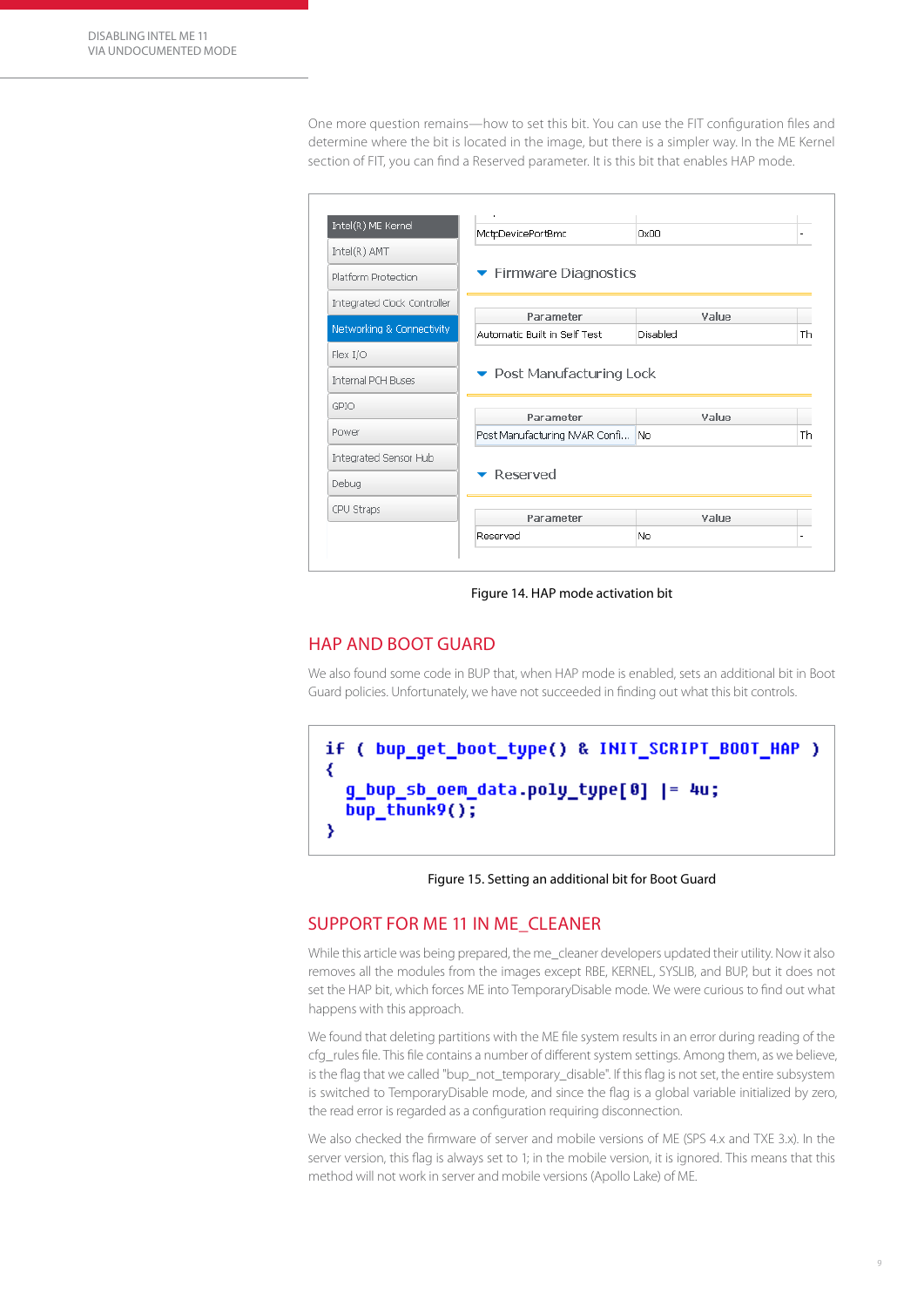

Figure 16. Reading the cfg\_rules file